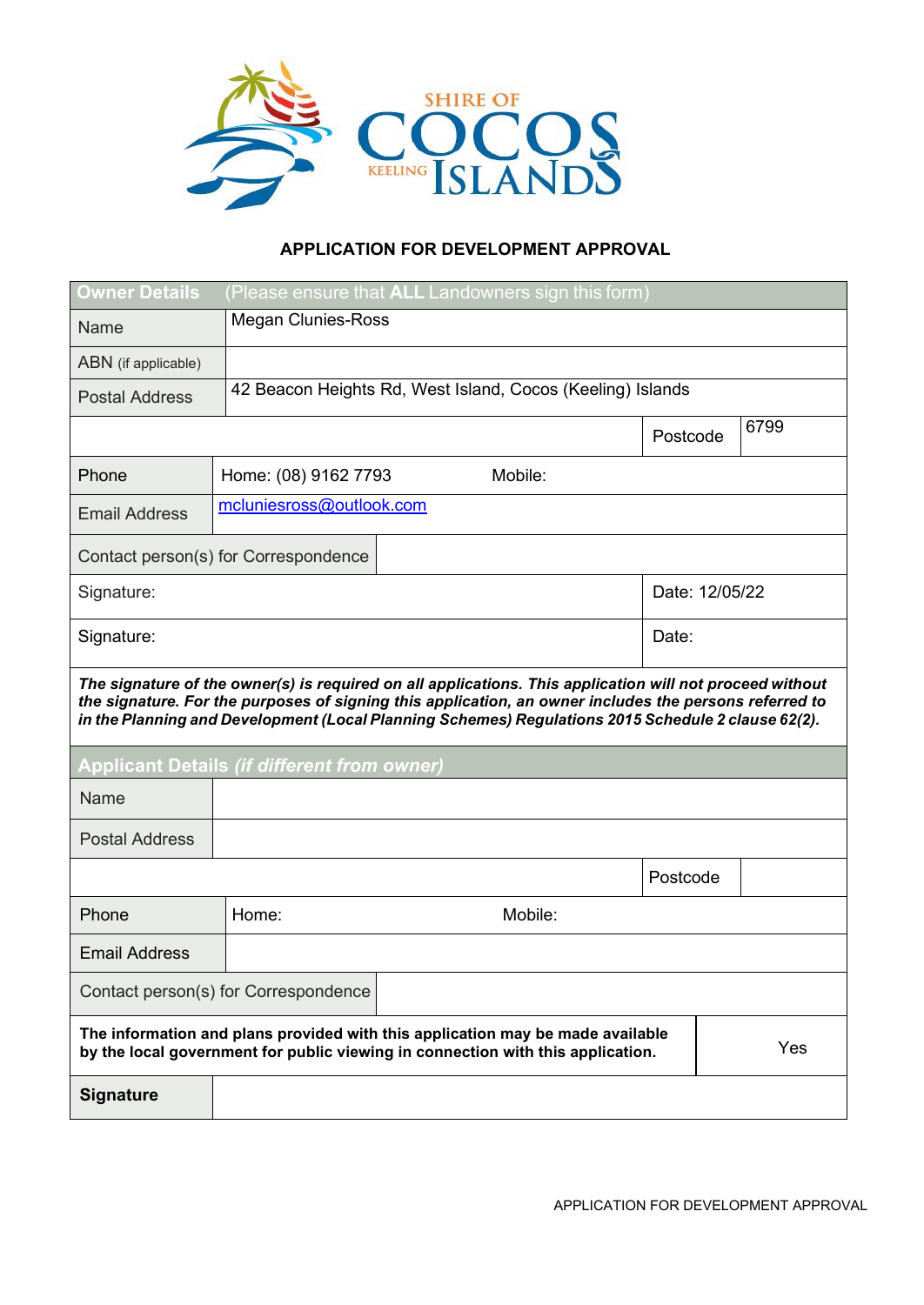| <b>Property Details</b>                                                                                                                                                                                                                                                                                                                                                                                                                                                                                                |                                   |  |  |                    |                                                                               |  |  |  |  |
|------------------------------------------------------------------------------------------------------------------------------------------------------------------------------------------------------------------------------------------------------------------------------------------------------------------------------------------------------------------------------------------------------------------------------------------------------------------------------------------------------------------------|-----------------------------------|--|--|--------------------|-------------------------------------------------------------------------------|--|--|--|--|
| Lot No 142                                                                                                                                                                                                                                                                                                                                                                                                                                                                                                             | House No 42                       |  |  | <b>Location No</b> |                                                                               |  |  |  |  |
| Diagram or Plan No 218315                                                                                                                                                                                                                                                                                                                                                                                                                                                                                              | Certificate of Title Vol. No 2142 |  |  |                    | Folio 997                                                                     |  |  |  |  |
| Title encumbrances (e.g. easements, restrictive covenants):<br>1. G544292 EASEMENT TO COMMONWEALTH OF AUSTRALIA. SEE INSTRUMENT G544292.<br>REGISTERED 31/7/1997. 2.<br>2, G544293 EASEMENT TO COMMONWEALTH OF AUSTRALIA. SEE INSTRUMENT G544293.<br><b>REGISTERED 31/7/1997.</b><br>3. *N072735 MORTGAGE TO WESTPAC BANKING CORPORATION REGISTERED 24/7/2015                                                                                                                                                          |                                   |  |  |                    |                                                                               |  |  |  |  |
| <b>Street Name: Beacon Heights Road</b><br>Suburb: West Island, Cocos (Keeling) Islands                                                                                                                                                                                                                                                                                                                                                                                                                                |                                   |  |  |                    |                                                                               |  |  |  |  |
| Nearest Street Intersection: Sydney Highway                                                                                                                                                                                                                                                                                                                                                                                                                                                                            |                                   |  |  |                    |                                                                               |  |  |  |  |
| Nature of Proposed Development<br>(Please ensure to tick one box below)                                                                                                                                                                                                                                                                                                                                                                                                                                                |                                   |  |  |                    |                                                                               |  |  |  |  |
| <b>Works</b><br>Means any demolition, erection, construction, alteration of or addition to any<br>building/structure or any excavation carried out on the land.<br><b>Use</b><br>The action of using something or the state of being used for a purpose (i.e.<br>Dwelling being used for a holiday house or home occupation).<br><b>Works and Use</b><br>Any application that involves both of the above.<br>Is an exemption from development claimed for part of the<br>development?<br>If yes, is the exemption for: |                                   |  |  |                    | Works<br>X<br>Use<br><b>Works and Use</b><br>Yes<br>No<br><b>Works</b><br>Use |  |  |  |  |
| Description of proposed works and/or land use (PLEASE TYPE BELOW YOUR PROPOSAL)                                                                                                                                                                                                                                                                                                                                                                                                                                        |                                   |  |  |                    |                                                                               |  |  |  |  |
| Description: Changing land use from residential to short stay/holiday house                                                                                                                                                                                                                                                                                                                                                                                                                                            |                                   |  |  |                    |                                                                               |  |  |  |  |
| Description of exemption claimed (if relevant)                                                                                                                                                                                                                                                                                                                                                                                                                                                                         |                                   |  |  |                    |                                                                               |  |  |  |  |
| Nature of any existing buildings and/or land use                                                                                                                                                                                                                                                                                                                                                                                                                                                                       |                                   |  |  |                    |                                                                               |  |  |  |  |
| Approximate cost of proposed development (excl. GST)                                                                                                                                                                                                                                                                                                                                                                                                                                                                   |                                   |  |  |                    |                                                                               |  |  |  |  |
| Estimated time of completion of Development                                                                                                                                                                                                                                                                                                                                                                                                                                                                            |                                   |  |  |                    |                                                                               |  |  |  |  |
| <b>Office Use Only</b>                                                                                                                                                                                                                                                                                                                                                                                                                                                                                                 |                                   |  |  |                    |                                                                               |  |  |  |  |
| Acceptance Officer's Initials                                                                                                                                                                                                                                                                                                                                                                                                                                                                                          |                                   |  |  | Date Received      |                                                                               |  |  |  |  |
| Local Government Reference Number                                                                                                                                                                                                                                                                                                                                                                                                                                                                                      |                                   |  |  |                    |                                                                               |  |  |  |  |